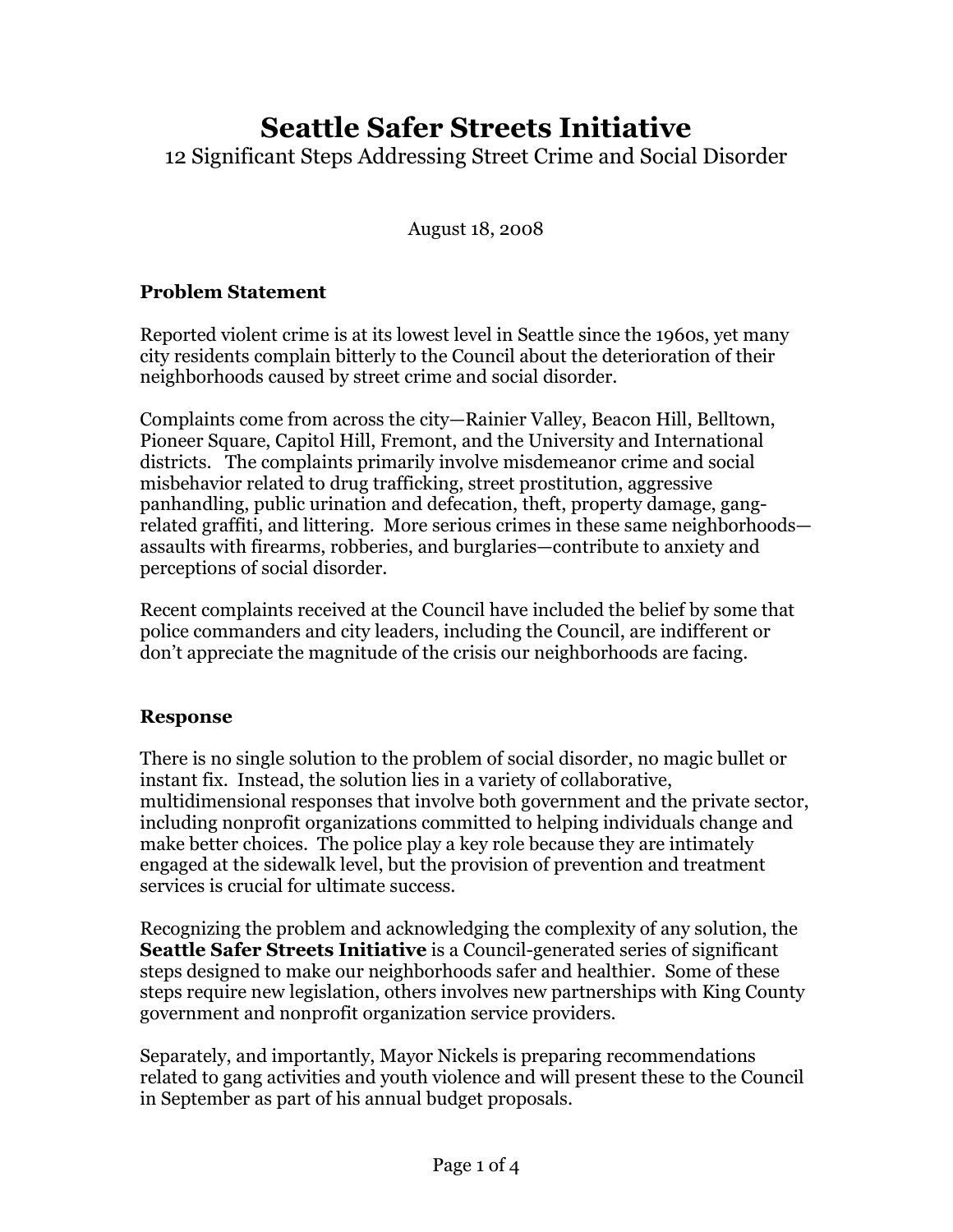Beginning, Tuesday, August 19, 2008, the Public Safety, Human Services, and Education Committee will begin discussion of the Council's Seattle Safer Streets Initiative.

#### Prevention and Treatment Steps

-

- 1. Create joint police-mental health professional response teams designed to respond to incidents where alternatives to jail or hospitalization are appropriate, providing rapid support to individuals in crisis while freeing neighborhood patrol officers to maintain basic police services. Establish as a pilot project funded with money from the King County Mental Illness and Drug Dependency (MIDD) Fund. (Estimated \$240,000 needed for 2009.)
- 2. Establish safe housing for children involved in prostitution, including <u>transition and support services</u>. A city-funded study<sup>1</sup> of child prostitution in Seattle completed earlier this year found that as many as 300-500 children may be involved in the Seattle area. The study found a severe lack of transition housing for children who want to escape the coercive violence and abuse of prostitution. Nearly all of the children involved in prostitution have chemical dependency and mental health issues requiring extensive treatment and secure housing to escape their pimps. In addition, there is evidence that some child prostitution is gang-organized and managed. Establish housing and wraparound services funded with money from the King County Mental Illness and Drug Dependency (MIDD) Fund. (Estimated \$480,000 for 2009.)
- 3. Support funding for a Crisis Diversion Center through the King County Mental Illness and Drug Dependency Fund. This Center is designed as an alternative for individuals in crisis where jail booking or hospital admission is not required or appropriate. A proposal for this Center is being reviewed by the Regional Policy Committee now.
- 4. Add two full time support workers to the Seattle Municipal Court to enhance monitoring and counseling for defendants placed in diversion treatment programs. Large numbers of criminal defendants in Municipal Court have mental illness or chemical dependency issues and expansion of services designed to avoid jail by focusing on long-term solutions is highly desired. (Cost estimate being developed, or may be addressed through reallocation of existing staff resources.)

<sup>1</sup> See "Who Pays the Price? Assessment of Youth Involved in Prostitution in Seattle," by Debra Boyer, PhD, June 2008. Available at http://www.seattle.gov/humanservices/domesticviolence/Report\_YouthInProstitution.pdf.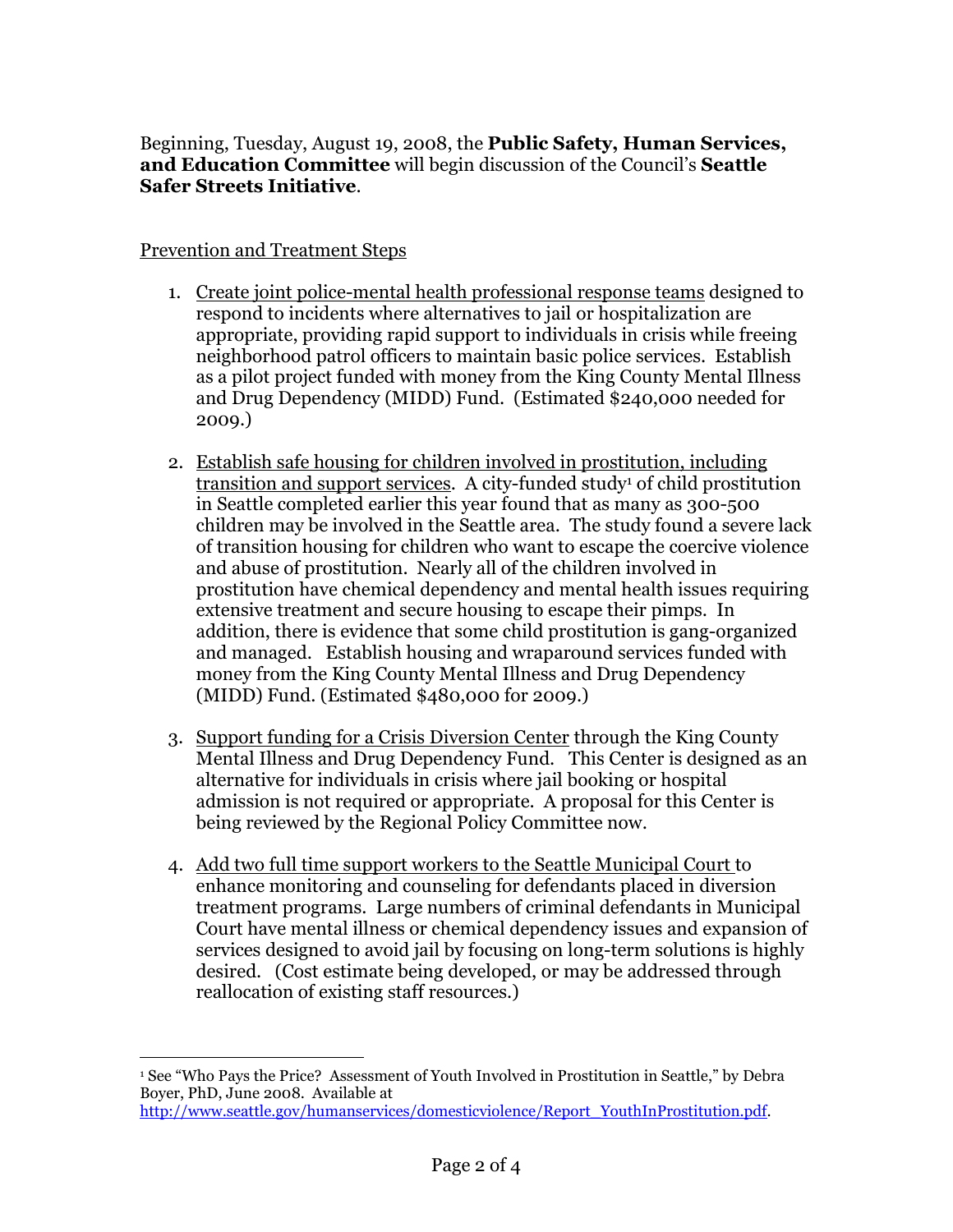#### Policing and Criminal Justice Steps

- 5. Maintain the city's commitment to hire additional police officers. In 2007, the Council and Mayor agreed to a plan to increase the size of the police department. Various studies, and the experience of other cities, show that the presence of police officers deters street crime and social disorder. Cops matter! Full implementation of the Neighborhood Policing Plan requires the hiring of more officers. Even as the city faces budget cuts because of the slow economy, Seattle must remain committed to increasing the number of officers available for patrol duties in our neighborhoods. (Funding already allocated in the city budget.)
- 6. Encourage more assertive policing to deal with street crime and social disorder. This means additional emphasis patrols—officer presence—in areas with recurring problems. Our police officers must know that city officials support—and expect—proactive and assertive response to these problems. There is no justification for allowing open-air drug markets, street prostitution, graffiti, aggressive panhandling and other social disorder to continue on our streets. Assertive and proactive policing to address street crime and its attendant social disorder improves quality of life and reduces fear in our neighborhoods.
- 7. Re-establish one police detective position dedicated to the tracking and analysis of graffiti crime as previously existed in the police department. Equip park and public utilities staff with tools to photograph and document graffiti removal for evidentiary purposes. Graffiti is often gangrelated and sometimes used as "turf marking" or to intimidate. Identification and prosecution of graffiti perpetrators is possible. In fact, Seattle had good success in this area when the graffiti detective position was staffed. Removing graffiti and prosecuting those responsible is a key component of gang disruption efforts, even when current gang activity may be less turf-focused and more drug trafficking focused. (Estimated cost is being developed, or could be addressed through reassignment of existing personnel.)
- 8. Return School Resource Officers to select public high schools and middle schools in Seattle. The presence of uniformed police officers in schools has proven to be a positive and well-accepted practice in Seattle and many other cities in the United States. Seattle withdrew officers from schools several years ago, but the recent increase in gang recruiting and gangrelated violence suggests we should return the officers. The school superintendent fully supports this recommendation. (Funding for this effort is problematic, but this issue deserves full examination in the fall budget process.)
- 9. Re-establish the city prosecutor's High Impact Offender Targeting Program by adding one full-time position to prosecute individuals in the